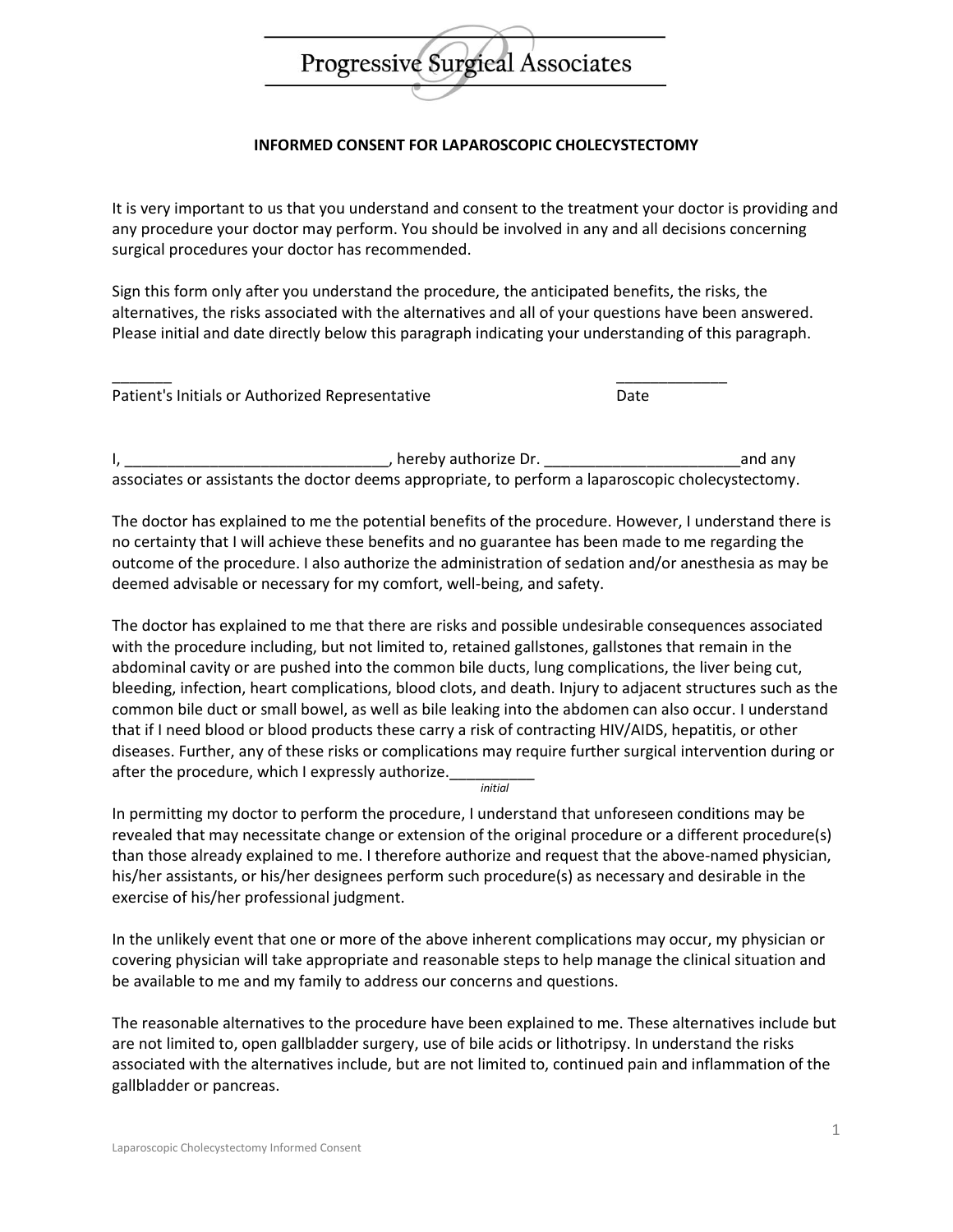I hereby authorize the doctor and/or the hospital or surgical center to utilize or dispose of removed tissues, parts or organs resulting from the procedure authorized above.

I consent to any photographing or videotaping of the procedure that may be performed, provided my identity is not revealed by the pictures or by descriptive texts accompanying them.

I consent to the admittance of students or authorized equipment representatives to the procedure room for purposes of advancing medical education or obtaining important product information.

By signing below, I certify that I have had an opportunity to ask the doctor all my questions concerning anticipated benefits, material risks, alternative therapies, and risks of those alternatives, and all of my questions have been answered to my satisfaction.

| Signature of Patient         | Relationship | Date | Time |
|------------------------------|--------------|------|------|
| or Authorized Representative |              |      |      |

 $\square$  The Patient/Authorized Representative has read this form or had it read to him/her.

 $\square$  The Patient/Authorized Representative states that he/she understands this information.

 $\square$  The Patient/Authorized Representative has no further questions.

| Signature of Witness | Date | Time |
|----------------------|------|------|
|                      |      |      |

## **CERTIFICATION OF PHYSICIAN:**

I hereby certify that I have discussed with the individual granting consent, the facts, anticipated benefits, material risks, alternative therapies and the risks associated with the alternatives of the procedure(s).

2



Physician:\_\_\_\_\_\_\_\_\_\_\_\_\_\_\_\_\_\_\_\_\_\_\_\_\_\_\_\_\_\_\_\_\_\_\_\_\_\_\_\_\_\_\_ Date/Time\_\_\_\_\_\_\_\_\_\_\_\_/\_\_\_\_\_\_\_\_\_\_\_\_

\_\_\_\_\_\_\_\_\_\_\_\_\_\_\_\_\_\_\_\_\_\_\_\_\_\_\_\_\_\_\_\_\_\_ \_\_\_\_\_\_\_\_/\_\_\_\_\_\_